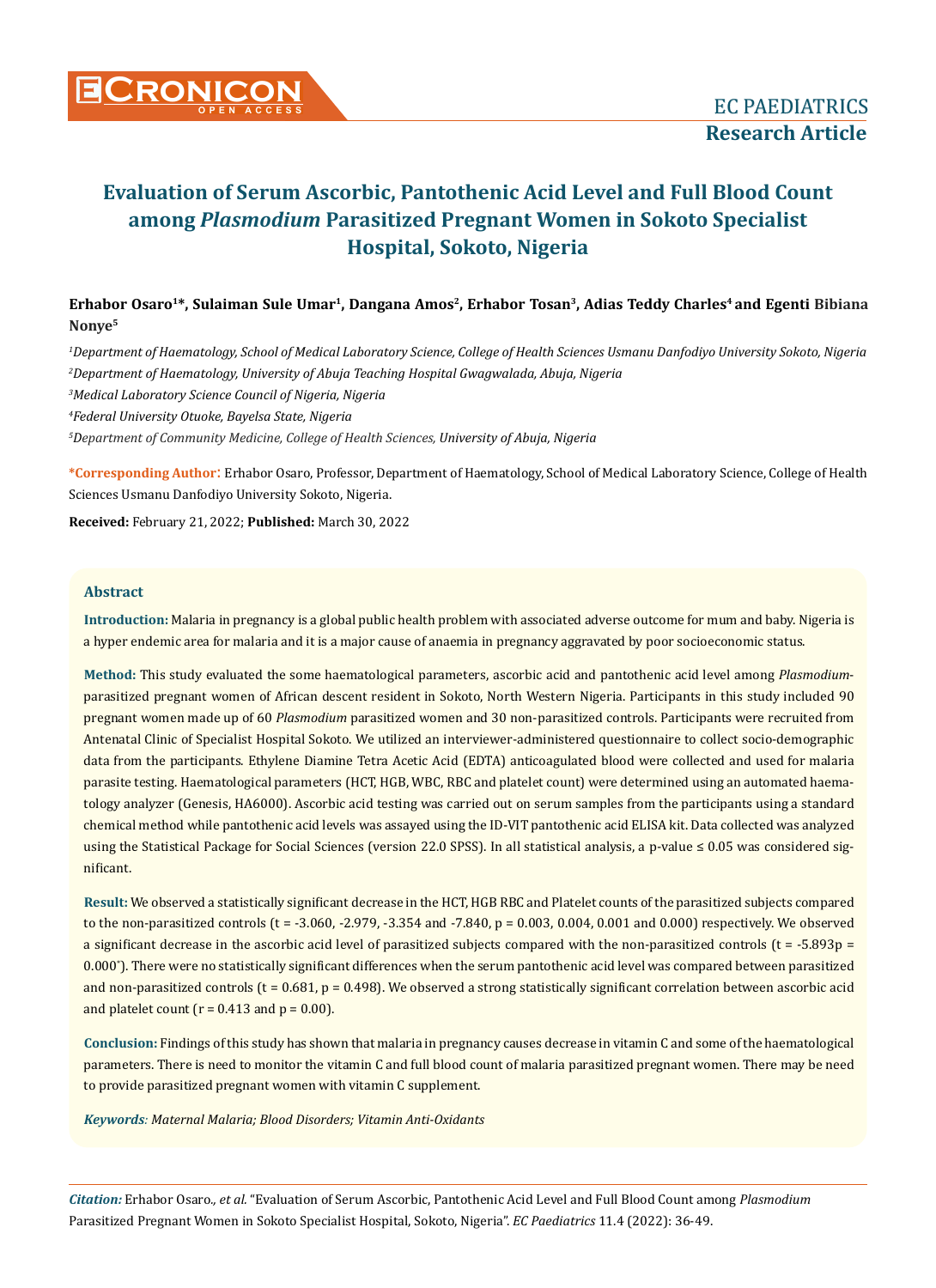#### **Introduction**

About 30 million women residing in malaria endemic parts of Africa become pregnant each year. Pregnant women are more predisposed to malaria because pregnancy reduces the immunity, increases susceptibility to *Plasmodium* malaria infection, the risk of illness (severe anaemia, puerperal sepsis, acute pulmonary oedema, renal failure and postpartum haemorrhage) which increases the risk of malaria-related mortality. Malaria in pregnancy is often associated with adverse outcomes including: spontaneous abortion, neonatal mortality and low birth weight children Malaria associated anaemia has been incriminated as a potential cause of poor growth and intellectual development in affected children [1].

Of all known parasitic infection in man, malaria is ranked number cause of mortality. An estimated 1 million individuals die of malaria particularly among children under 5 years and pregnant women. Also, a significantly greater than 80% of malaria-related deaths globally occur in sub-Saharan Africa [2]. Of all the *Plasmodium* species, *Plasmodium falciparum* is most dangerous and more hazardous among pregnant women. Pregnancy seems to compromise the immune processes in malaria, a disease which has been shown to significantly alters immune reactivity [3]. In malaria-endemic areas, semi-immune adults usually have substantially acquired resistance to local strains of plasmodia, the incidence of clinical malaria seems higher and its severity is significantly higher among pregnant compared to nonpregnant women [3].

Ascorbic acid also known as vitamin C is a water-soluble vitamin micronutrient. It is a well-known potent antioxidant which play key roles; fighting bacterial infections, in detoxification reactions and in the formation of collagen in tissues. It is commonly found in citrus and other fruits as well as in vegetables. The body need for vitamin c is obtained from the diet since the humans produces nor store it [4]. Deficiency of Vitamin C can potentially affect the immune system as well as cause anaemia. Micronutrients are an integral part of antioxidants. They have been found to affect host cellular and humoral immunological functions in malaria infection [5].

Pantothenic acid is also known as pantothenate or vitamin B5. It is a water-soluble B-complex vitamin [6]. Pantothenic acid has biologic significance in its incorporation into coenzyme A (CoA) and acyl carrier protein (ACP), on which the acetylation and acylation process and other interactions depend. Pantothenic acid is usually found in dietary supplements [6].

Full blood count (FBC) or Complete Blood Count (CBC) is one of the most clinically significant haematology tests. FBC results can provide vital information concerning the production of all the cellular element of blood. It identifies the oxygen carrying capacity through the evaluation of red blood cells (RBC) count, red cell indices, haemoglobin and packed cell volume or haematocrit. The white blood cells (WBC) count with differential also provides useful clinical information about the immune system of the patient. FBC results plays a key role in the diagnosis of anaemia, infection, acute haemorrhagic states, certain cancers, allergies and immune deficiencies as well as in the monitoring of adverse effects of drug that causes blood disorders [7].

Pregnant women and children under five years of age are more vulnerable to malaria. Malaria is a significant factor in the incidence of low birth weight children, prenatal mortality and maternal anaemia. Malaria diagnosis and management gulps a significant 40% of public health expenditure. It is responsible for a significant 30 - 50% of in-patient admissions and about 50% of out-patient visits in endemic areas [8].

Nigeria is a malaria endemic nation. It is a significant cause of morbidity and mortality, resulting in 25% of infant and 30% of childhood mortality [9]. Malaria was the highest cause of death in 1978 and 1982 [10]. The high malaria-related mortality among children under the age of five and pregnant women has remained a major barrier to Nigeria's development. An estimated 100 children less than one year and 203 children less than five years out of 1000 die annually from malaria [11]. An estimated one out of every five Nigerian children die before their fifth birthday [12].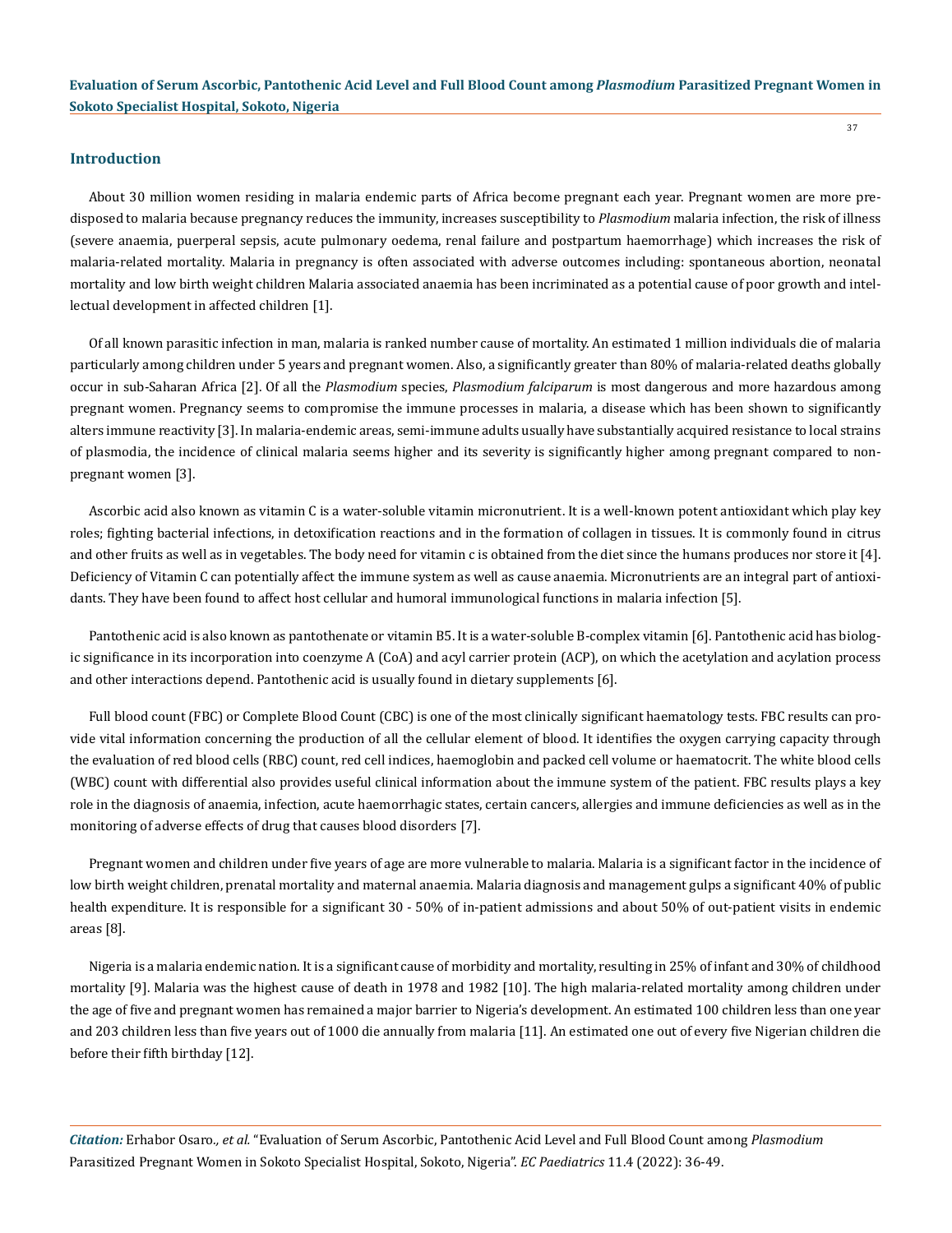Endemic diseases including malaria are associated with changes in haematological parameters with varied clinical presentations that can potentially affect the health and wellbeing of individuals. Malaria-related anaemia in pregnancy is a significant public health problem in developing countries (pronounced more in primigravidae compared to multigravidae). Previous report indicates that malaria -related anaemia is more severe in pregnant women [13]. Malaria-associated anaemia is often a product of destruction of parasitized red cells, the increased destruction of normal erythrocytes and abnormal and suboptimal erythropoiesis. Malaria anaemia can be monitored by the determination of haematocrit and haemoglobin level [14]. Pregnancy outcome is affected by a number of factors including; cultural, environmental, socioeconomic profile and accessibility to medical care services. The haematological status of pregnant women can play a significant role on pregnancy and its outcome [15]. The most clinically significant haematological index in malaria-related anaemia is the haemoglobin concentration. Anaemia defined as low haemoglobin than is required to maintain the physiologic processes is commonly identified as a haematologic abnormality and it plays a significant role in pregnancy outcome [16].

Malaria-associated haematological changes are some of the significant and common complications and it plays a major role in its pathogenesis. These changes can affect the major cellular elements of blood; erythrocytes, thrombocytes and leucocytes [17]. Malaria infection is often associated with a significant reduction in platelet counts, white cells, lymphocytes, eosinophils, erythrocyte count and haemoglobin level. Monocyte and neutrophil counts tend to be significantly higher in parasitized compared to non-parasitized individuals [18]. A previous report indicated that white cell count was higher in parasitized subjects compared with community non-parasitized controls [19]. The presence of low platelet count (thrombocytopenia) in individuals living in endemic areas is a very useful and vital diagnostic criteria for malaria. The second most common and significant complication associated with malaria is thrombocytopenia [20]. Previous report has shown that individuals with platelet counts of < 150,000/μL were 12 - 15 times more likely to have malaria compared to individuals with platelet counts > 150,000/ml [20]. Evidence has shown that the ratio of monocytes to lymphocytes correlated significantly with risk of clinical malaria during monitoring [21]. In Thailand, an estimated five million people are in the area of high malaria endemicity mostly in border area between Thailand and Burma [22].

Malaria-associated haematological changes including thrombocytopenia and leukocytosis or leucopenia are well reported. However, despite the diagnostic significance of these haematological changes and the fact that can be easily obtained and useful, many individuals living in malaria endemic regions do have access [23]. The most commonly altered parameters include: haemoglobin, platelet count, erythrocyte count, red cell indices (MCV, MCH, MCHC), leucocyte count, lymphocyte and neutrophil counts.

In Sokoto, North Western Nigeria, there has been a number of studies on malaria [24,25]. There is however paucity of published data on the level of ascorbic acid, pantothenic acid and full blood count among *Plasmodium*-parasitized pregnant women. This study is expected to provide local baseline data that can be used to formulate policies on adequate control measures and can by extension facilitate the achievement of the Millennium Development Goals (MDGs).

## **Aim of the Study**

The aim of this current study was to determine the ascorbic acid, pantothenic acid and full blood count among *Plasmodium*-parasitized pregnant women of African descent resident in Sokoto attending the Specialist Hospital Sokoto.

#### **Materials and Methods**

#### **Study area**

This study was carried out in the Antenatal Clinic of Specialist Hospital and the haematology department of Usmanu Danfodiyo University in Sokoto, North-Western Nigeria. The Specialist Hospital Sokoto is a tertiary health institution located within the Sokoto metropolis.

*Citation:* Erhabor Osaro*., et al.* "Evaluation of Serum Ascorbic, Pantothenic Acid Level and Full Blood Count among *Plasmodium*  Parasitized Pregnant Women in Sokoto Specialist Hospital, Sokoto, Nigeria". *EC Paediatrics* 11.4 (2022): 36-49.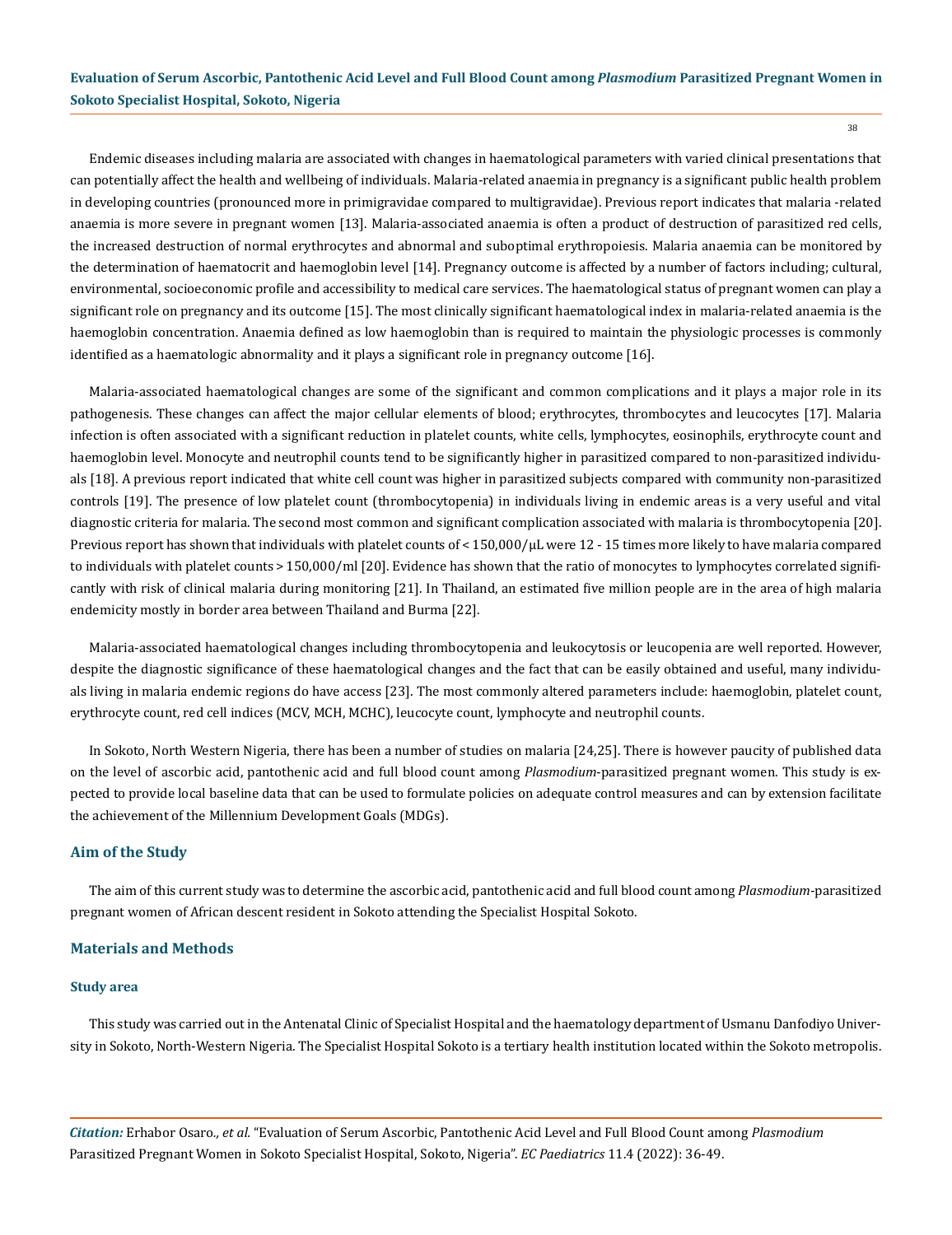39

Sokoto is the capital city of Sokoto State of Nigeria. It is located in the extreme part of Northwestern Nigeria. The terrain is dry Sahel in nature and it is surrounded by sandy savannah and hills. The average prevailing temperature is 28.3°C (82.9°F). Sokoto is, on the whole, a very hot area. The experienced maximum daytime temperatures are for a significant part of the year is usually under  $40^{\circ}$ C ( $104.0^{\circ}$ F). The months February to April are the warmest with day time temperature often exceeding  $45^{\circ}\mathrm{C}$  (113.0°F). The rainy season is usually from the month of June to October. The city is a major center in agricultural products and leather crafts. Evidence from the 2006 census indicated that the population of the state was 3.6 million [26]. The population is estimated to now stands at around 4.9 million based on assumed population annual growth rate of 3%.

#### **Study population**

The population for this case-control study included 60 malaria-parasitized pregnant women (subjects) and 30 age- matched nonparasitized pregnant women (controls). Both subjects and controls were recruited consecutively among women visiting the Antenatal Clinic in the Specialist Hospital, Sokoto.

#### **Study subjects/Selection**

#### **Inclusion criteria**

Women who meet the following inclusion criteria were consecutively recruited into the study:

- Plasmodium parasitized pregnant women attending the Antenatal Clinic of Specialist Hospital, Sokoto, Nigeria.
- Women who offered a written informed consent to participate in the study.

#### **Exclusion criteria**

The following individuals who did not meet the inclusion criteria were excluded from participating as subjects in the study:

- Non-pregnant and non-parasitized pregnant women.
- Plasmodium-parasitized pregnant women who refused to offer a written informed consent to participate in the study after counselling.

#### **Study design**

This present study was a case-control study to investigate the ascorbic acid, pantothenic acid and full blood count parameters of 60 *Plasmodium*-parasitized pregnant subjects and 30 age-matched healthy non-parasitized pregnant controls who were visiting the Antenatal Clinic Specialist Hospital, Sokoto. Whole blood samples were collected from each participant (subjects and controls) and analyzed for full blood count, ascorbic acid and pantothenic acid.

#### **Sample size determination**

The sample size was calculated using the standard formula used for calculating the minimum sample size in a population- based study:

 $(n = z^2 pq/d^2)$ 

n = Minimum sample size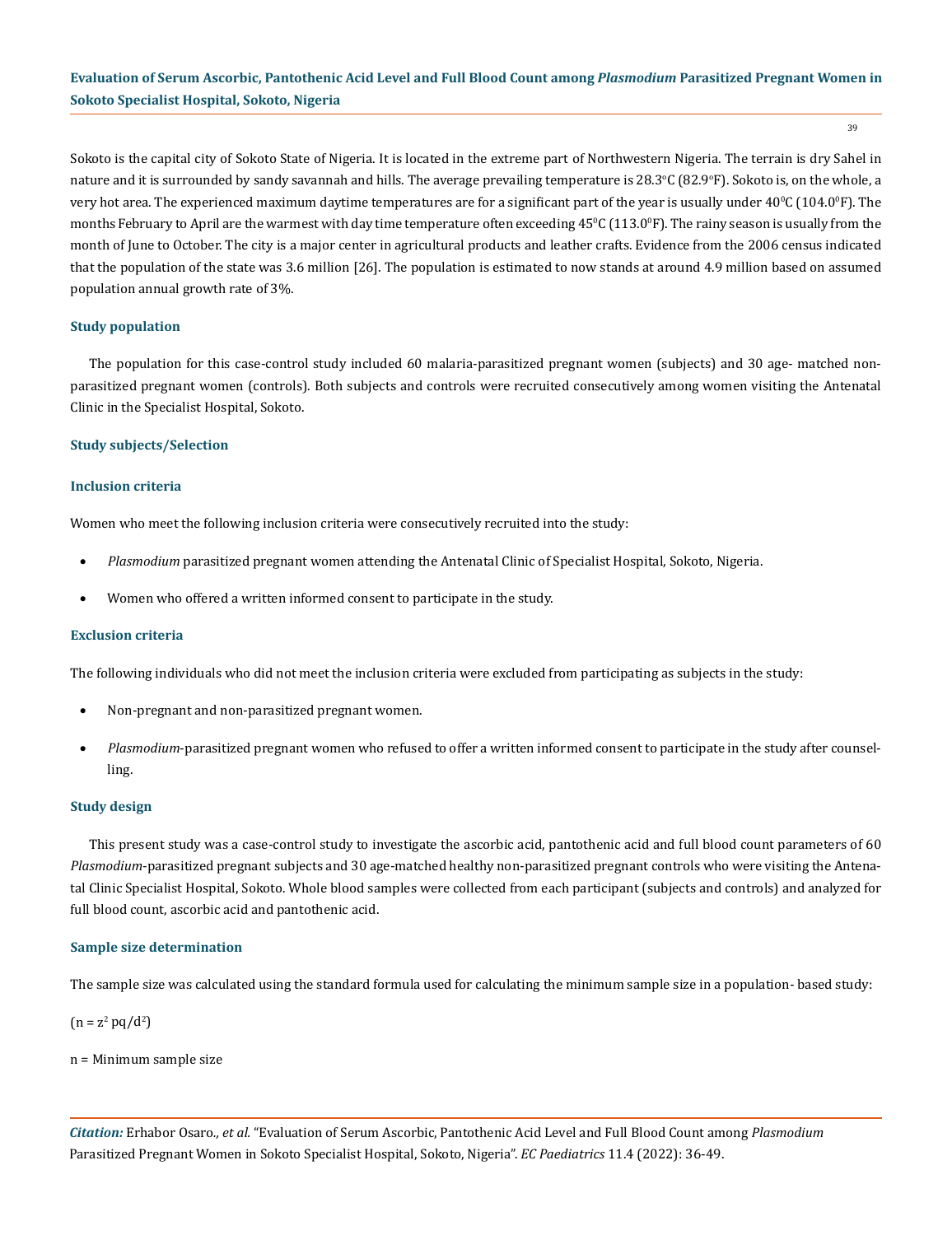z = Standard normal deviation and probability.

p = Prevalence of value to be estimated from previous studies.

 $q$  = Proportion of failure  $(= 1 - p)$ 

d = Precision, tolerance limit, the minimum is 0.05.

Therefore  $n = z^2 pq/d^2$ 

Where Z = 95% (1.96)

 $P = 4.8\% (0.048) [27]$ .

 $q = 1 - 0.048$  (= 0.952)

 $d = 5\% (0.05)$ 

Therefore n =  $(1.96)^2(0.048)(0.952)/(0.05)^2$ 

 $n = 70.$ 

#### **Sample collection**

Whole blood was collected via venipuncture, using BD vacutainer system into K<sub>3</sub> EDTA anticoagulated and plain tube under strict aseptic techniques. The EDTA anticoagulated blood sample was used for the determination of full blood count and malaria testing while sample from the plain tubes was allowed to clot naturally. The clotted sample was promptly centrifuged at 3000 rpm for ten minutes on a bench-top centrifuge. The serum obtained was subsequently transferred into sterile plastic tube and stored immediately until ready to be analyzed. These samples were tested in the haematology laboratory of Usmanu Danfodiyo University Teaching Hospital Nigeria.

#### **Analytical method**

#### **Detection of malaria**

Giemsa stain is a type of Romanowsky stain. It contains both acidic and basic components and thus can stain both the acidic and basic structures of the cell. When a blood film is stained using Giemsa stain, the nucleus and cytoplasm of white blood cells tend to take on a blue or pink colour.

## **Full blood count**

The full blood count was analyzed using the Genesis HA6000 Auto Haematology Analyzer (Perlong Medical Equipment Company, China). The analyzer determines the haematological parameters; erythrocyte count, haemoglobin, haematocrit (HCT), Total White Cell Count and Platelet Count.

## **Estimation of pantothenic acid level (vitamin B5)**

Serum samples were tested for pantothenic acid level (vitamin B5) using the Immunodiagnostic (Germany) ID-VIT pantothenic acid ELISA kit.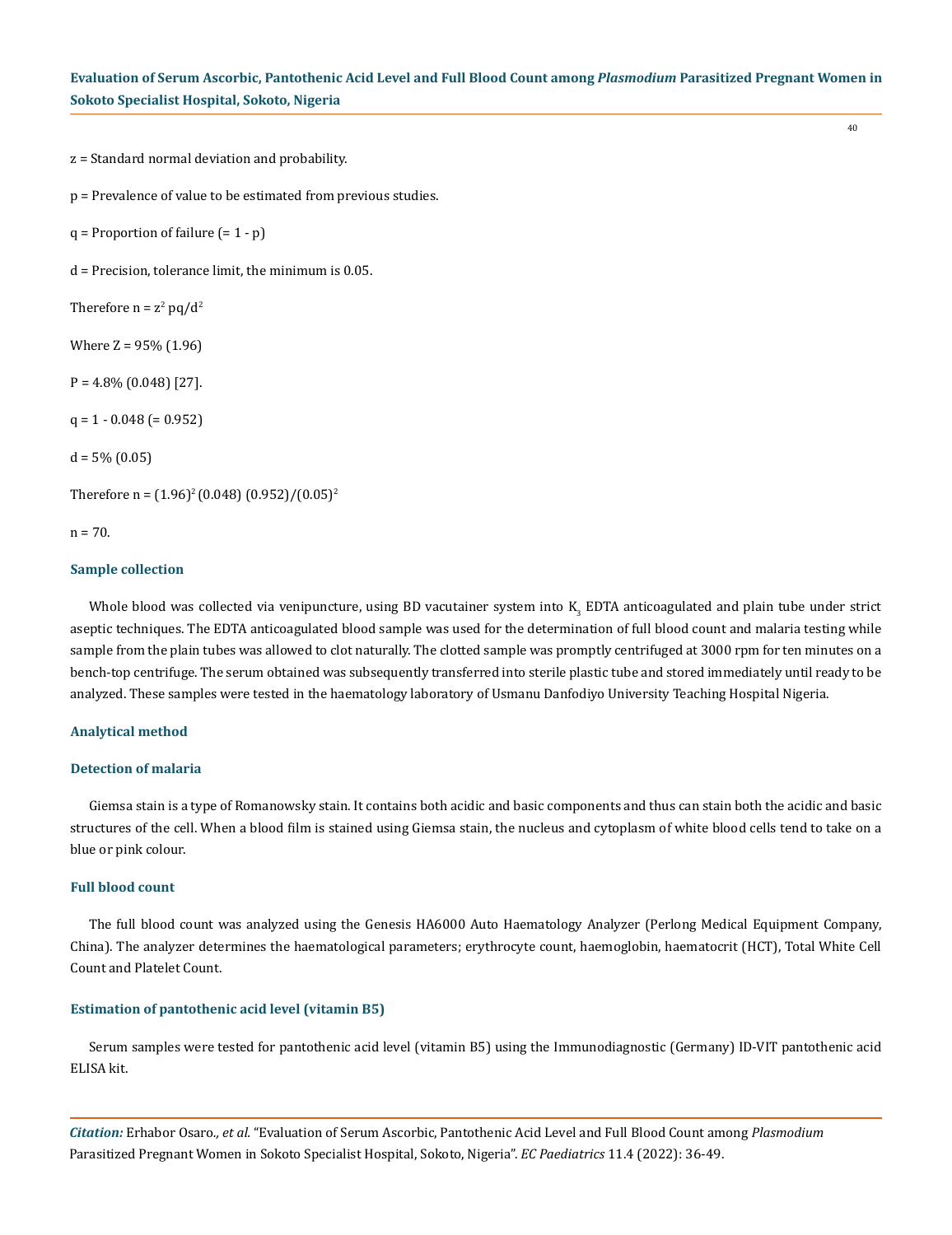#### **Estimation of ascorbic acid (vitamin C)**

Serum vitamin C (ascorbic acid) was determined using a standard chemical method [28]. Ascorbic acid is oxidized by copper II ion to form dehydroascorbic acid, which reacts with acidic 2, 4-dinitrophenylhydrazine forming a red bis-hydrazone which is determined spectrophotometrically at 520 nm.

#### **Questionnaire**

A structured interviewer-administered questionnaire was distributed to all consenting participants in order to obtain their sociodemographic, nutritional and medical data.

#### **Informed consent**

All participants (subjects and controls) gave a written informed consent to participate in the study.

#### **Statistical analysis**

Data obtained was captured and analyzed using a statistical package (SPSS version 22). Data were expressed as percentages and mean ± standard deviation. Statistical analysis carried out included: chi-square, student's t-test, ANOVA depending on the nature (categorical or continuous) and distribution of data (normal or non-normal). Pearson's correlation was carried out to determine the relationship between sets of data. Probability ( $p \le 0.05$ ) was used to determine the level of significant for all statistical analysis.

#### **Ethical consideration**

Ethical approval for this study was sought and obtained from the Ethical Review Board of Specialist Hospital Sokoto.

#### **Results**

The result of 60 malaria parasitized pregnant women (subjects) recruited from the Antenatal Unit of Specialist Hospital Sokoto, and 30 apparently healthy pregnant women (controls) were analyzed. An interviewer administered questionnaire was used to obtain sociodemographic data of the subjects and their blood samples were analyzed for Full Blood Count (FBC), Ascorbic acid and Pantothenic acid levels in the laboratory.

Table 1 presents the socio-demographic data of the Malaria parasitized pregnant subjects and controls. A proportional comparison of, those that use mosquito net  $(86.7%)$  and those that are on medication  $(25%)$  showed statistically significant difference  $(p < 0.05)$ . Age, gravidity, education status, fruit intake, occupation, ethnicity and residence show no statistical difference ( $p > 0.05$ ).

| <b>Variables</b> | Patients $(n = 60)$ | Controls $(n = 30)$ | $X^2$        | p-value |
|------------------|---------------------|---------------------|--------------|---------|
| Age group        |                     |                     |              |         |
| $15 - 20$        | 7(11.7%)            | 5(16.7%)            | $t = 1.2884$ | 0.751   |
| $21 - 25$        | 27 (45.0%)          | 10 (33.3%)          |              |         |
| $26 - 30$        | 14 (23.3%)          | 8 (26.7%)           |              |         |
| $31 - 35$        | $9(15.0\%)$         | $4(13.3\%)$         |              |         |
| $36 - 40$        | $3(5.00\%)$         | $3(10.0\%)$         |              |         |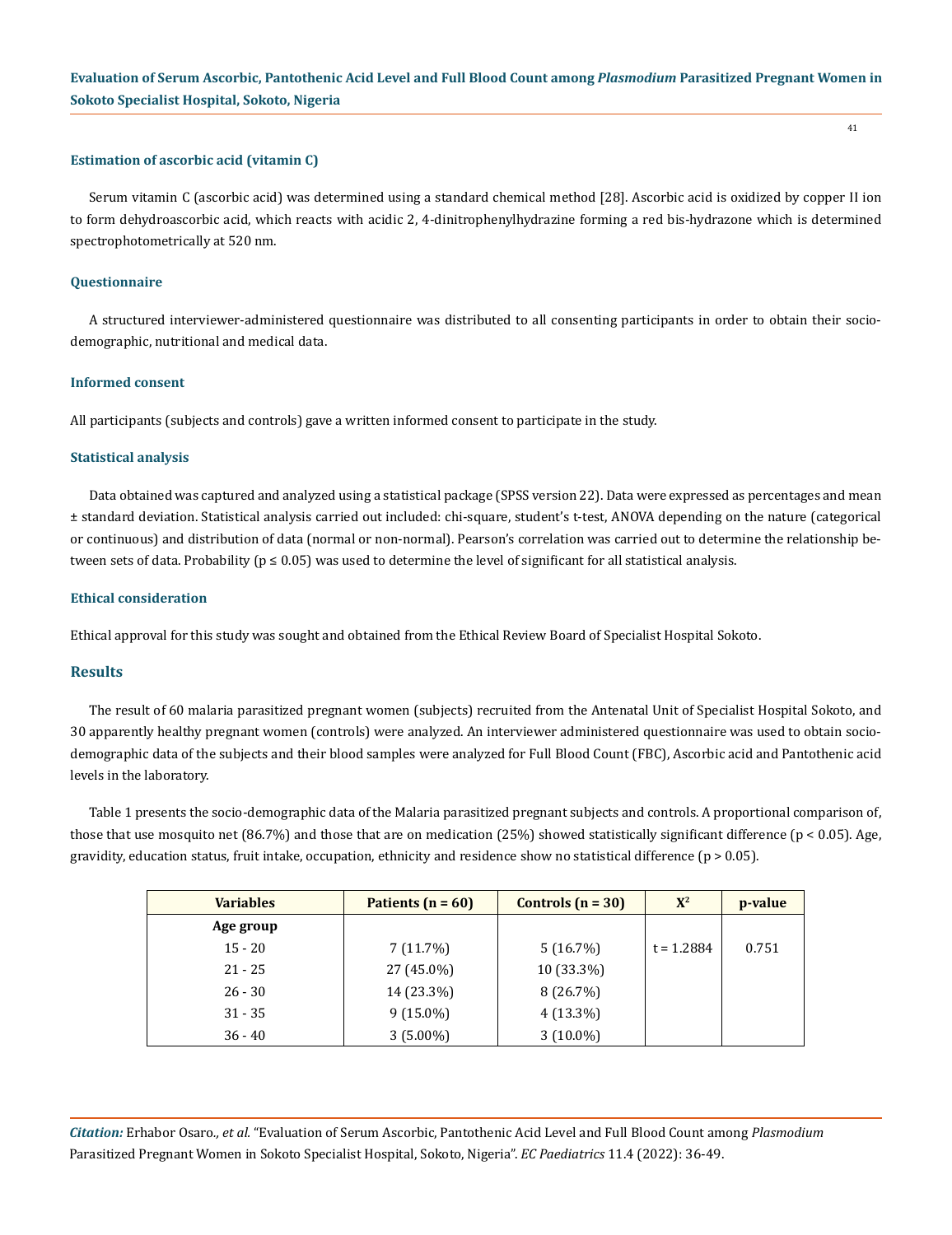42

| Use of mosquito net          |             |             |        |          |
|------------------------------|-------------|-------------|--------|----------|
| Yes                          | 15 (25.0%)  | 26 (86.7%)  | 30.665 | $0.000*$ |
| No                           | 45 (75.0%)  | $4(13.3\%)$ |        |          |
| <b>Tribe</b>                 |             |             |        |          |
| Hausa                        | 53 (88.3%)  | 25 (83.3%)  | 2.352  | 0.707    |
| Yoruba                       | $2(3.3\%)$  | 3 (10.3%)   |        |          |
| Igbo                         | $2(3.3\%)$  | $1(3.3\%)$  |        |          |
| Fulani                       | $2(3.3\%)$  | $1(3.3\%)$  |        |          |
| Others                       | $1(1.7\%)$  | Nil         |        |          |
|                              |             |             |        |          |
| Gravidity                    |             |             |        |          |
| Primigravidea                | 20 (33.3%)  | 5(16.7%)    | 3.513  | 0.173    |
| Multigravidea                | 34 (56.7%)  | 23 (76.7%)  |        |          |
| Grand multipara              | $6(10.0\%)$ | 10 (6.7%)   |        |          |
| <b>Educational Status</b>    |             |             |        |          |
| No Formal Education          | 25 (41.7%)  | 10 (33.3%)  | 1.158  | 0.763    |
| Primary                      | 10 (16.7%)  | 4 (13.3%)   |        |          |
| Secondary                    | 15 (25.0%)  | 9 (30.0%)   |        |          |
| Tertiary                     | 10 (16.7%)  | 7 (23.3%)   |        |          |
| <b>On Medication</b>         |             |             |        |          |
| Yes                          | 30 (50.0%)  | Nil         | 22.500 | $0.000*$ |
| N <sub>o</sub>               | 30 (50.0%)  | 30 (100%)   |        |          |
| <b>Frequent Fruit intake</b> |             |             |        |          |
| Yes                          | 41 (68.3%)  | 27 (90%)    | 5.084  | 0.24     |
| N <sub>o</sub>               | 19 (31.7%)  |             |        |          |
| <b>Place of Residence</b>    |             |             |        |          |
| Rural                        | 13 (21.7%)  | 5(16.7%)    | 0.313  | 0.576    |
| Urban                        | 47 (78.3%)  | 25 (83.3)   |        |          |
| <b>Occupation</b>            |             |             |        |          |
| House wife                   | 47 (78.3%)  | 21 (70.0%)  | 3.032  | 0.354    |
| <b>Business</b>              | $6(10.0\%)$ | 3 (10.0%)   |        |          |
| Civil Servant                | $2(3.3\%)$  | 4 (13.3%)   |        |          |
| Teacher                      | $5(8.3\%)$  | $2(6.7\%)$  |        |          |

## *Table 1: The socio-demographic data of subjects and controls.*

*Data are presented as mean ± SEM for age and percentages for others. Figures in brackets are percentages of total Key: t = t-test, x2 = Chi-square, \* = Statistically significant.*

Table 2 revealed that RBC, HGB, HCT and Platelet levels was significantly lower among malaria parasitized pregnant subjects as compared to the non-parasitized controls (p < 0.05). However, there was no statistically significant difference in the WBC of malaria parasitized pregnant subjects when compared to the non-parasitized controls  $(p > 0.05)$ .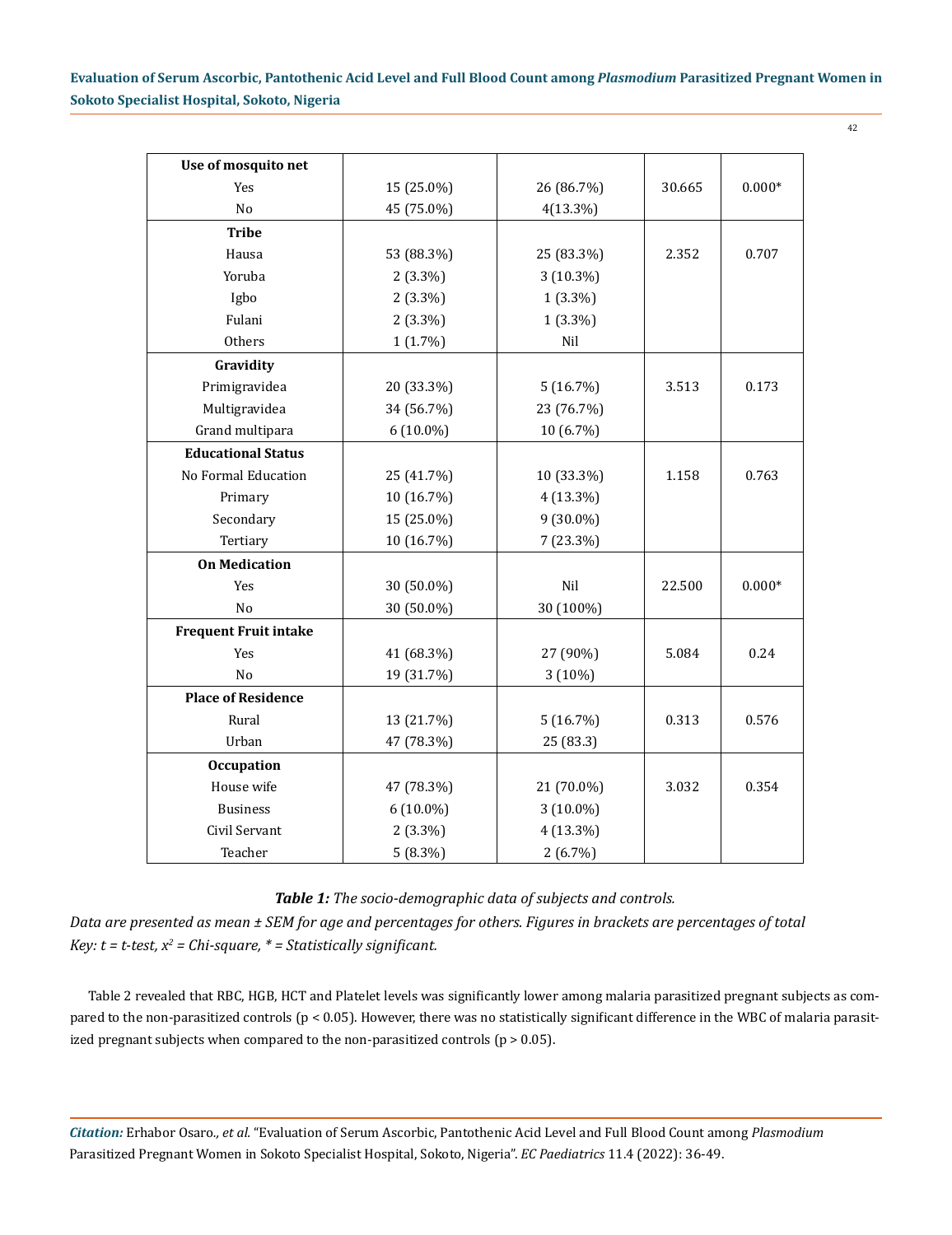| <b>Parameters</b> | <b>Patients</b>     | <b>Controls</b>     | t-test   | p-value  |
|-------------------|---------------------|---------------------|----------|----------|
| WBC $(x10^{9}/l)$ | $7.403 \pm 0.2650$  | $6.630 \pm 0.3824$  | 1.674    | 0.098    |
| RBC $(x10^9/l)$   | $3.5072 \pm 0.4082$ | $3.7350 \pm 0.5410$ | $-3.354$ | $0.001*$ |
| HGB(g/dl)         | $9.370 \pm 0.1758$  | $10.141 \pm 0.1035$ | $-2.979$ | $0.004*$ |
| HCT (%)           | $28.378 \pm 0.3146$ | $29.840 \pm 0.2426$ | $-3.060$ | $0.003*$ |
| PLT $(x10^9/l)$   | $194.13 \pm 7.722$  | $288.50 \pm 7.103$  | -7.840   | $0.000*$ |

*Table 2: Mean comparison of some haematological parameters for the subjects and controls.*

*Data are presented as mean ± SEM.* 

*Key: RBC = Red Blood Cells, HCT = Haematocrit (Packed Cell Volume), HGB = Haemoglobin, WBC = White Cell, PLT = Platelet, \* = Statistically significant.*

Table 3 revealed that ascorbic acid levels was significantly lower among malaria parasitized pregnant women subjects  $(0.2524 \pm 1.0006)$ 1.1775 mg/L) as compared to the non-parasitized controls  $(0.4208 \pm 0.1928 \text{ mg/L})$  (p < 0.05). The mean pantothenic acid levels of the parasitized subjects when compared to that of non-parasitized controls did not show any statistical significance (p > 0.05).

| <b>Parameters</b>          | <b>Patients</b>     | <b>Controls</b>     | t-test | <b>p</b> -value |
|----------------------------|---------------------|---------------------|--------|-----------------|
| Vit $B_{\epsilon}$ (µg/dl) | $0.3257 \pm 0.2466$ | $0.2994 \pm 0.2316$ | 0.681  | 0.498           |
| Vit $C \, (\text{mg/l})$   | $0.2524 \pm 0.1775$ | $0.4208 \pm 0.1928$ | -5.893 | $0.000*$        |

*Table 3: Mean comparison of some Biochemical parameters for subjects and controls.*

#### *Data are presented as mean ± SEM.*

*Key: Vit C = Vitamin C (Ascorbic acid), Vit B<sub>5</sub> = Vitamin B5 (pantothenic acid), \* = Statistically significant.* 

Table 4 presents the correlation between the pattern of full blood count and some biochemical parameters. The platelet count and ascorbic acid levels showed a positive statistically significant correlation (p < 0.05). There was no significant correlation between platelet count and pantothenic acid level, HCT, HGB, WBC and RBC counts. Similarly, here was no significant correlation between ascorbic acid and pantothenic acid levels ( $p > 0.05$ ).

| <b>Biochemical Parameters</b> | <b>WBC</b> $(x10^9/l)$ | RBC $(x10^9/l)$ | HGB(g/dl)   | HCT (%)      | PLT $(x10^9/l)$ |
|-------------------------------|------------------------|-----------------|-------------|--------------|-----------------|
| Vit $B_{\epsilon}$ (µg/dl)    | $r = -0.058$           | $r = 0.008$     | $r = 0.031$ | $r = -0.112$ | $r = -0.143$    |
|                               | $p = 0.588$            | $p = 0.938$     | $p = 0.771$ | $p = 0.292$  | $p = 0.178$     |
| Vit $C \, (\text{mg/l})$      | $r = -0.099$           | $r = 0.149$     | $r = 0.130$ | $r = 0.117$  | $r = 0.413$     |
|                               | $p = 0.353$            | $p = 0.161$     | $p = 0.221$ | $p = 0.273$  | $p = 0.000*$    |

*Table 4: Correlation between full blood count parameters and some biochemical parameters malaria parasitized.*

*Key: r = Pearson correlation, PCV = Packed cell volume, WBC = White blood cell, PLT = Platelet, Vit C = Vitamin C (Ascorbic acid), Vit B5 = Vitamin B5 (Pantothenic acid), \* = Statistically significant.* 

*Citation:* Erhabor Osaro*., et al.* "Evaluation of Serum Ascorbic, Pantothenic Acid Level and Full Blood Count among *Plasmodium*  Parasitized Pregnant Women in Sokoto Specialist Hospital, Sokoto, Nigeria". *EC Paediatrics* 11.4 (2022): 36-49.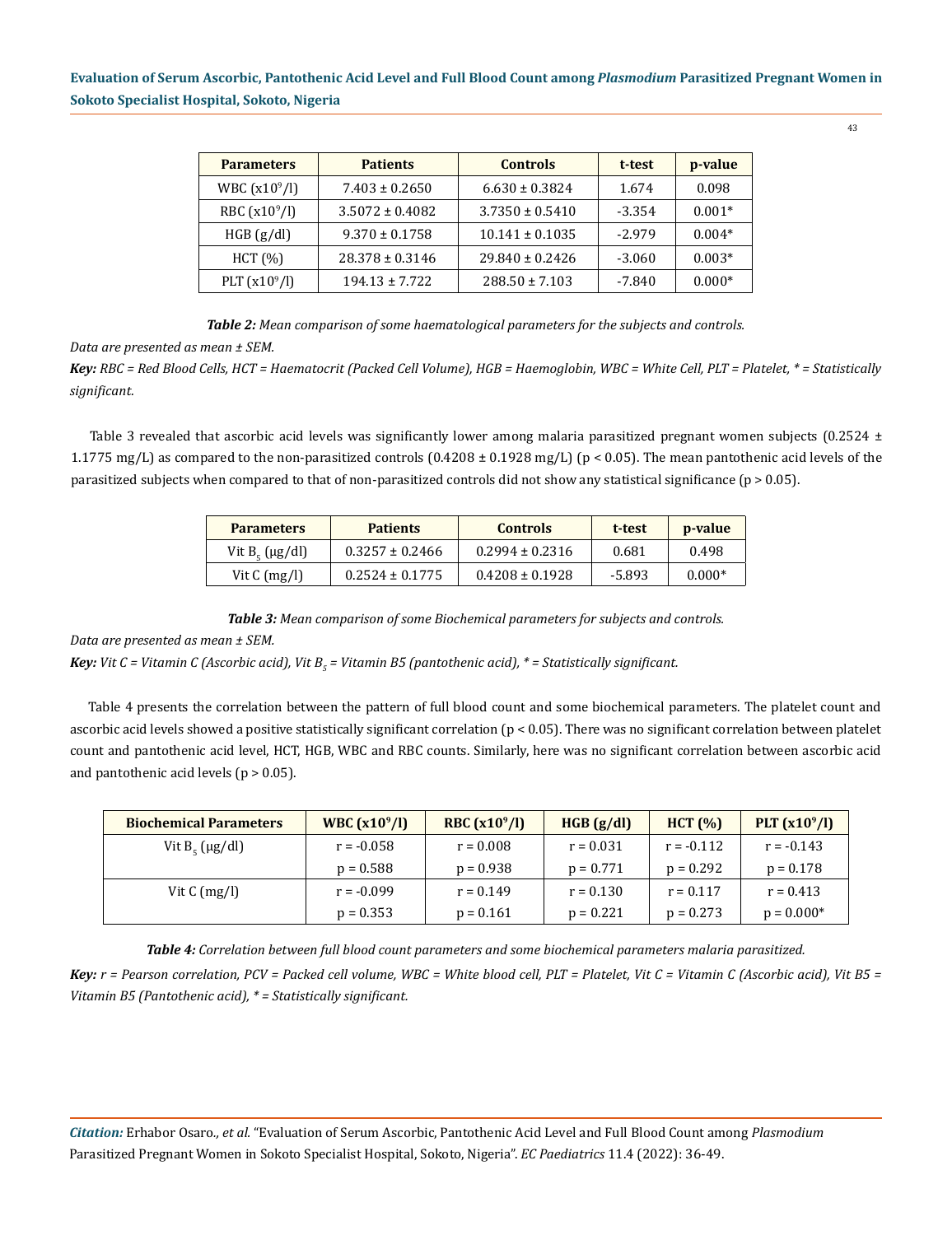Table 2 shows the difference in haematological parameters of the subjects and control, there is a statistically significant decrease in HCT, HGB and Platelet of the subject compared to the controls. However, the WBC count is within the normal reference range.

Table 3 shows the difference in ascorbic acid and pantothenic acid of the subjects and controls, there is a statistically significant decrease in ascorbic acid level of the subjects compared to the control. Whereas the, pantothenic acid is within the normal reference range.

Table 4 shows correlation between ascorbic acid, pantothenic acid and haematological parameters. There was a positive and statistically significant correlation between platelet count and ascorbic acid whereas there was no correlation between all the other parameters.

#### **Discussion**

Malaria is a significant public health challenge in sub-Sahara Africa including Nigeria, where it is responsible for more cases of infection and death compared to other countries in the world. The aim of this study was to investigate the effect of malaria on some haematological and some biochemical indices in pregnant women attending antenatal clinic in Specialist Hospital Sokoto. A total of 90 pregnant women participated in this study. The subjects were aged 15 - 40 years. Our finding agrees with a previous report [29] in Sokoto which indicated that, young maternal age contributed to the seroprevalence of malaria parasitaemia among pregnant women.

We observed that younger women in the age group 21 - 25 years constituted a significant number of the subjects (45%) compared to older age group 36 - 40 (6%). This finding is in agreement with a previous report [30] which indicated that majority of the asymptomatic malaria positive pregnant women (84%) were aged between 20 and 34 years. A previous report [31] in Southern Nigeria also reported that individuals of age group 20-24 has the highest prevalence of maternal malaria (52%) while the least was recorded among those > 40 years. Similarly, Dolo and Colleagues [32] also reported that the pregnant women that are in the age range 21 - 25 years followed by 26 - 30 years and 31 - 35 years recorded high number of malaria parasitemia (28%). Susceptibility to malaria has been linked to the level of antibodies to placental sequestrated parasites [33]. This may be attributed to the fact that most of the younger pregnant women are likely to be primigravidae and thus more likely to have higher malaria parasitaemia. This also supports the existing knowledge that high prevalence at lower age is due to the existence of low natural immunity to infectious diseases including malaria at that age.

 This study has also found that use of insecticide- treated mosquito net has great influence in preventing malaria and is significant (p < 0.05) as 75% of the study subjects happens not to be using mosquito net whereas 86.7% of the controls are users of mosquito net. Our finding agrees and confirms a previous report [34] which indicated that the use of insecticide- treated mosquito nets as a way of reducing the lethal impact of malaria.

In this study, the level of education was found to have influence on prevention of malaria in pregnancy. Majority of the study subjects has no formal education (41%), this is followed by those who attained secondary level education (25%) while women educated to primary and tertiary level each constituted 16% of the subjects. Our finding agrees with previous reports [35,36] in Karachi, India and Maiduguri Nigeria respectively. This is suggestive that the level of education can play a role in preventing malaria infection.

This study indicated that the HGB, HCT, RBC and Platelet counts were significantly lower (p < 0.05) in *Plasmodium*- parasitized pregnant women. This finding agrees with a previous report [37] which indicated that infected patients tended to have significantly lower platelets, haemoglobin and red blood cell count. Similarly, a previous report [38] indicated that among children infected with *Plasmodium falciparum* malaria, low platelet count and haemoglobin concentration were the two most important predictors of malaria infection. The lower HCT HGB and RBC observed in this study is a reflection of anaemia which has been shown to result mainly due to mechanical destruction of parasitized red blood cells as well as splenic removal of parasitized and defective red cells. The reduced platelet count seen

*Citation:* Erhabor Osaro*., et al.* "Evaluation of Serum Ascorbic, Pantothenic Acid Level and Full Blood Count among *Plasmodium*  Parasitized Pregnant Women in Sokoto Specialist Hospital, Sokoto, Nigeria". *EC Paediatrics* 11.4 (2022): 36-49.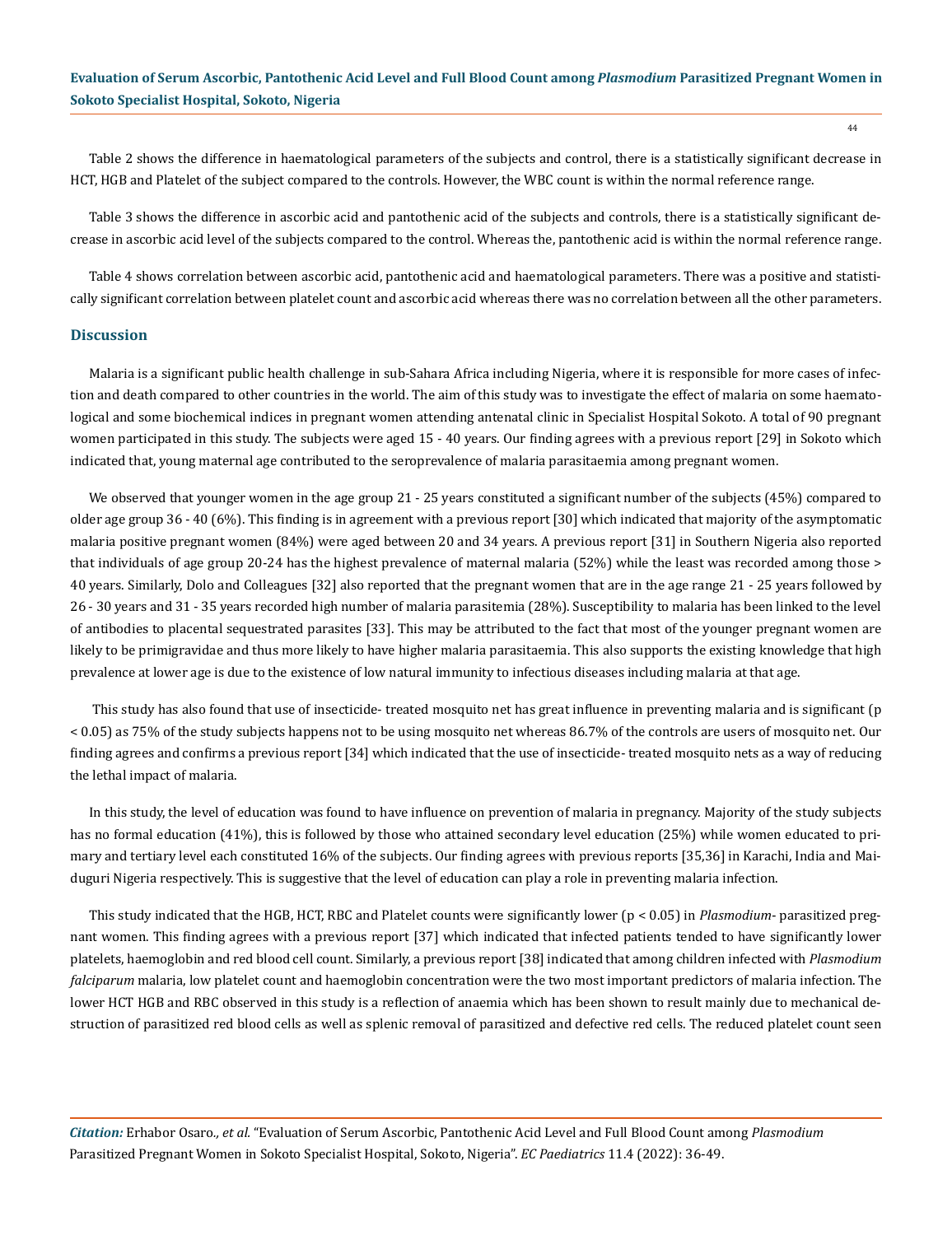in malaria parasitized individuals is thought to be due to increased platelet activation, splenic pooling and associated decrease platelet life span [39,40].

We observed that the mean values of WBC count in both parasitized subjects and non-parasitized control women were within normal reference range. Previous report indicates that during labour and puerperium, WBC tend to more markedly elevated [41]. Our finding agrees favorably well with the findings of other workers in Jos and Ibadan, Nigeria [42,43]. Our finding however disagrees with a previous report [44] which shows that WBC count was significantly lower in malaria-infected patients compared to non-infected.

Our finding in this study showed a significant decrease in the ascorbic acid (vitamin C) level of malaria parasitized pregnant women when compared with control (p < 0.05). This observation agrees with a previous report [45] which indicated that the mean vitamin C level were lower in malaria parasitized children compared to non-parasitized control children. Malaria infection has been shown to be linked with increase production of ROS by phagocytes, this change may play a significant role in host defense against malaria and it can potentially render host tissue such as red cells more susceptible to oxidative stress and damage [46]. Ascorbic acid is potent water-soluble antioxidant and the biological system utilizes it in scavenging/neutralizing an array of Reactive Oxygen Species (ROS) which were produced at very high level because of increased activity of NADPH oxidase of immune cells [47]. The decrease in vitamin C is therefore attributed to increase in its consumption as antioxidant vitamin in clearing the Reactive Oxygen Species (ROS).

In this study, the pantothenic acid levels among malaria parasitized pregnant women subjects showed no significant difference when compared with the controls. There seems a paucity of information on pantothenic acid levels among malaria- parasitized pregnant women subjects. Pantothenic acid is a vital component of coenzyme A (CoA) and phosphopantetheine, both of which are both involved in fatty acid metabolism. It is widely distributed in foods and the deficiency is often seen in persons fed with synthetic diets or antagonist [48].

In this study, we observed that there was no statistically significant correlation between the haematological parameters and ascorbic acid and pantothenic acid except for a positive correlation between Platelet count and ascorbic acid level. There was no similar study in relation to these findings. This observation might be due to the fact that vitamin C functions to maintain healthy blood vessels which protect small vessels from damage and also helps in wound healing. It also prevents hardening of the vessels and blood clot [49].

## **Conclusion**

Findings of this study has shown that there is a significant decrease in HCT, HGB, RBC and Platelet count of malaria parasitized pregnant women subjects. The subjects tended to have a normal WBC count, a normal pantothenic acid level and a lower ascorbic acid level compared to the controls. We observed a significant positive correlation between the Platelet count and the ascorbic acid level among malaria parasitized pregnant subjects. Vitamin C should therefore be assayed in conjunction with haematological parameters in routine antenatal diagnosis and appropriate supplement should be given depending on the laboratory test result.

## **What is Already Known about this Topic**

- Malaria infection is associated with a statistically significant decrease in the HCT, HGB RBC and Platelet counts of *Plasmodium* Parasitized individuals.
- Deficiency of Vitamin C can potentially affect the immune system as well as cause anaemia.
- Vitamin C level are lower in malaria parasitized children compared to non-parasitized control children.

*Citation:* Erhabor Osaro*., et al.* "Evaluation of Serum Ascorbic, Pantothenic Acid Level and Full Blood Count among *Plasmodium*  Parasitized Pregnant Women in Sokoto Specialist Hospital, Sokoto, Nigeria". *EC Paediatrics* 11.4 (2022): 36-49.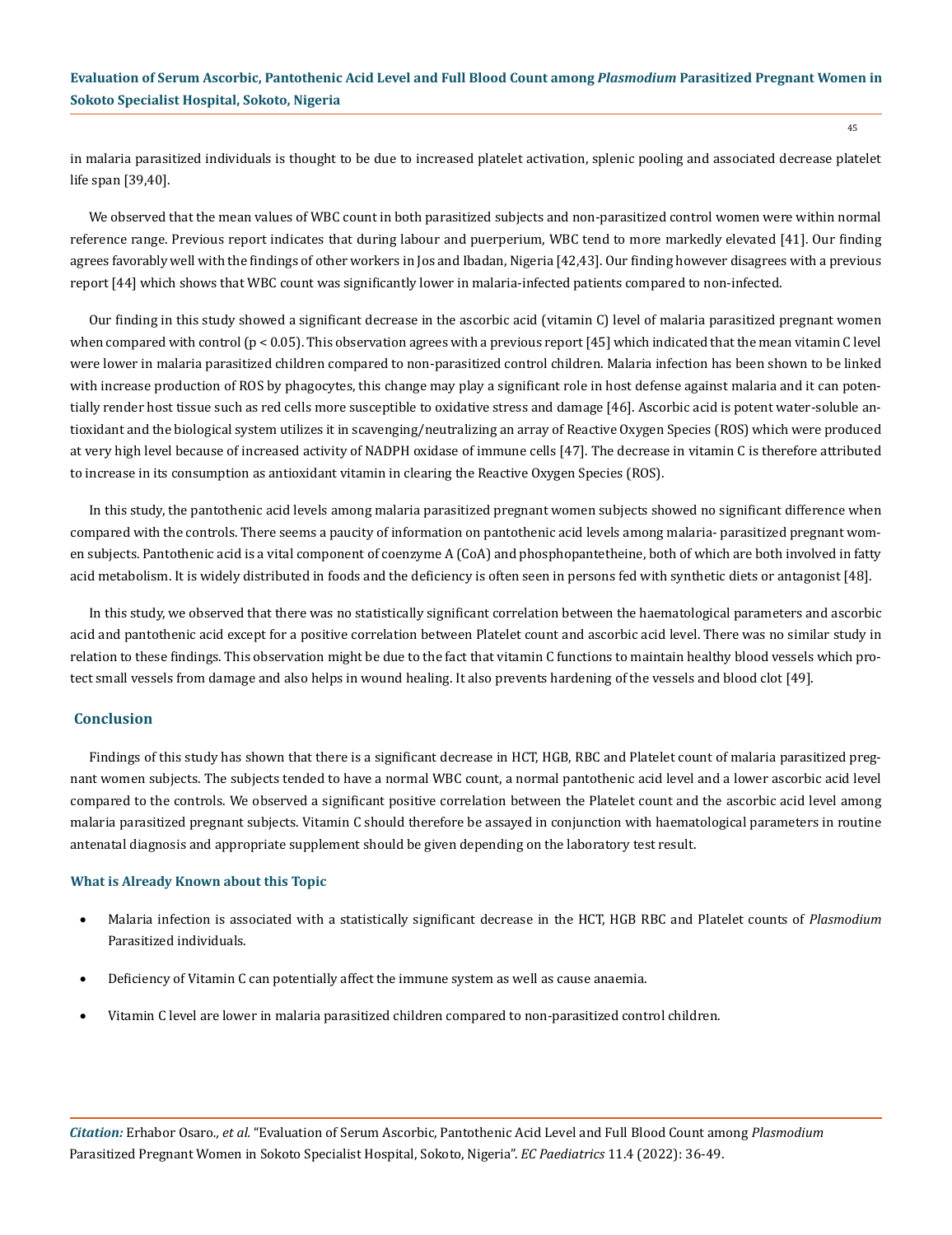## **What this Study Adds**

- This study has added to scientific knowledge that there is a statistically significant decrease in the HCT, HGB RBC and Platelet counts of *Plasmodium* Parasitized Pregnant Women of African descent in Sokoto Specialist Hospital, Sokoto, Nigeria.
- • This study has added to scientific knowledge that there is a significant decrease in the ascorbic acid level of *Plasmodium* Parasitized Pregnant Women of African descent in Sokoto Specialist Hospital, Sokoto, Nigeria.
- This study has added to scientific knowledge that there is a strong statistically significant correlation between ascorbic acid and platelet count of *Plasmodium* Parasitized Pregnant Women of African descent in Sokoto Specialist Hospital, Sokoto, Nigeria.

## **Authors Contribution**

Erhabor Osaro was responsible for the concept, design and definition of intellectual content. Sulaiman Sule Umar and Dangana Amos were responsible for literature search, clinical studies, experimental studies and data acquisition. Data and Statistical was carried out by Adias Charles Teddy. The manuscript preparation and editing were carried out by Erhabor Tosan and Erhabor Osaro. The manuscript was reviewed and approved by all authors.

## **Competing Interests**

The authors declare that there is no conflict-of-interest issues associated with this study.

## **Acknowledgments**

We are grateful to all the pregnant and non-pregnant participants in this study for their collaboration. We are also grateful to the Medical Director of Sokoto Specialist Hospital, Sokoto, Nigeria as well as the clinical and non-clinical staff of the Department of Obstetrics Sokoto Specialist Hospital, Sokoto, Nigeria. Our gratitude also goes to the staff of Haematology Department of Usmanu Danfodiyo University and Usmanu Danfodiyo University Teaching Hospital for all their support.

## **Bibliography**

- 1. World Health Organization. "Guidelines for the Treatment of Malaria". Geneva: World Health Organization (2006).
- 2. [WHO. "WHO World Malaria Report" \(2005\). World Health Organization, Geneva.](https://www.who.int/publications/i/item/9241593199)
- 3. Bruce MC., *et al*[. "Characterization and application of multiple genetic markers for](https://www.ncbi.nlm.nih.gov/pmc/articles/PMC1868962/) *Plasmodium* malariae". *Parasitology* 134.5 (2006): [637-650.](https://www.ncbi.nlm.nih.gov/pmc/articles/PMC1868962/)
- 4. [Hiten DM and Paula JW. "The importance of antioxidant micronutrients in pregnancy".](https://pubmed.ncbi.nlm.nih.gov/21918714/) *Oxidative Medicine and Cellular Longevity*  [\(2011\): 841749.](https://pubmed.ncbi.nlm.nih.gov/21918714/)
- 5. Spallhoiz EJ., *et al*[. "Advance in Understanding Selenium role in the immune system".](https://pubmed.ncbi.nlm.nih.gov/2193564/) *Annals of New York Academy of Science* 587 [\(1990\): 123-129.](https://pubmed.ncbi.nlm.nih.gov/2193564/)
- 6. [Horvath Z and Vecsei L. "Current medical aspects of pantethine".](https://pubmed.ncbi.nlm.nih.gov/19685700/) *Ideggyogyaszati Szemle Journal* 62.7-8 (2009): 220-229.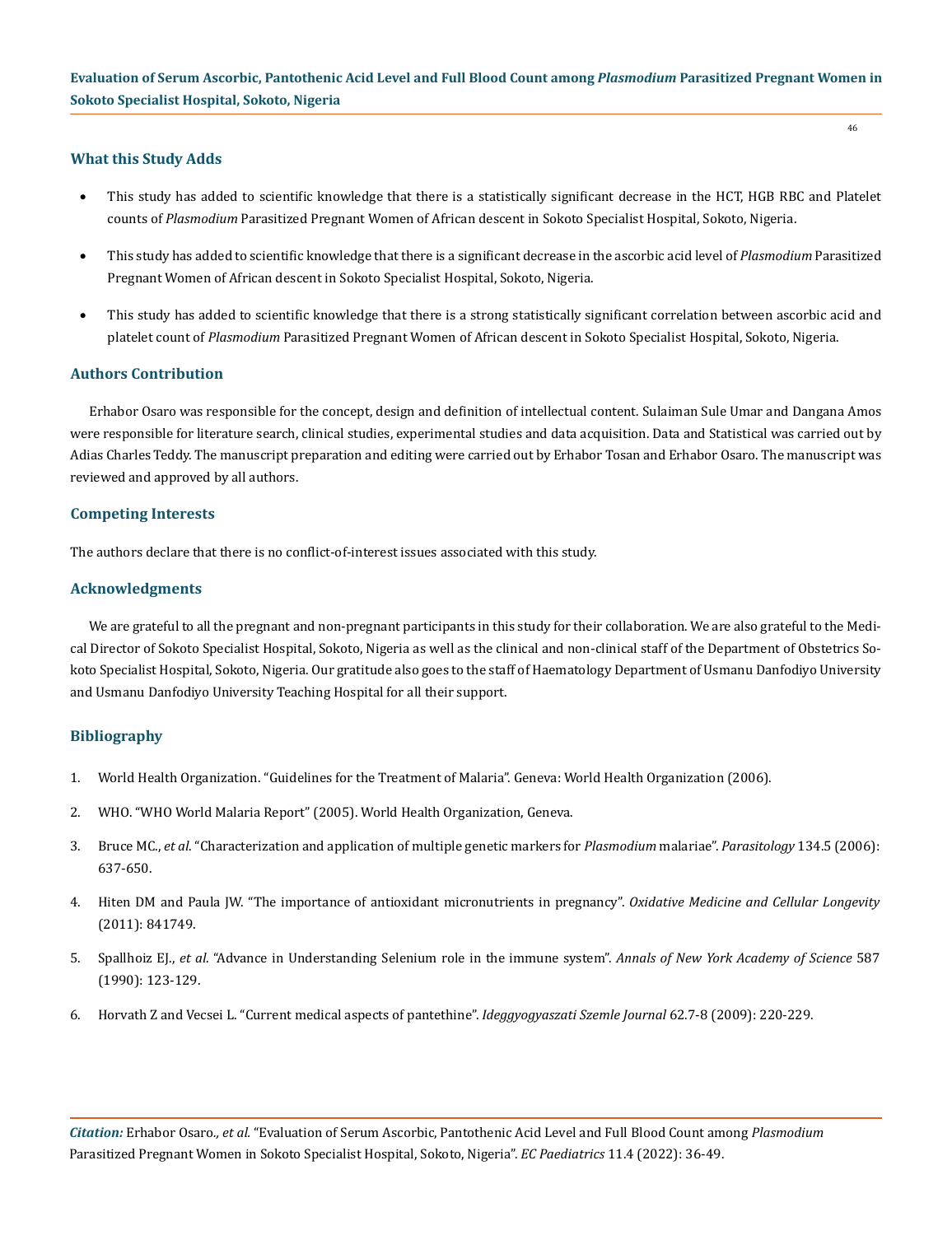- 7. Beverly SG., *et al*. "A framework of determinants of asset holdings". In S.M Shreraden (Eds) Assets building and low-income families (2003): 89-152.
- 8. WHO. "WHO World Malaria Report". World Health Organization, Geneva (2005).
- 9. FMH. National Treatment Guidelines Federal Ministry of Health. Publication of the FMH, Nigeria (2005): 44.
- 10. Osisanya A. "War against parasites: who is winning?". Lagos, University of Lagos, Press (1985): 40-47.
- 11. NDHS. Nigeria Demographic and Health Survey (2003): 10.
- 12. RBM. Publication of the Roll Back Malaria. Partnership Secretariat. Abuja Declaration and Plan of Action (2000).
- 13. [McCrae K. "Thrombocytopenia in pregnancy: differential diagnosis, pathogenesis, and management".](https://pubmed.ncbi.nlm.nih.gov/12490206/) *Blood Review* 17.1 (2003): 7-14.
- 14. James T., *et al*[. "Are published standards for haematological indices in pregnancy applicable across populations: an evaluation in](https://pubmed.ncbi.nlm.nih.gov/18307810/)  [healthy pregnant Jamaican women".](https://pubmed.ncbi.nlm.nih.gov/18307810/) *BMC Pregnancy Childbirth* 8 (2008): 8.
- 15. [Burrows RF and Kelton GJ. "Fetal thrombocytopenia and its relation to maternal thrombocytopenia".](https://pubmed.ncbi.nlm.nih.gov/8413457/) *New England Journal of Medicine*  [329.20 \(1993\): 1463-1466.](https://pubmed.ncbi.nlm.nih.gov/8413457/)
- 16. Mitchell GJ., *et al*[. "The role of the phagocyte in host-parasite interactions. XXV. Metabolic and bactericidal activities of leukocytes](https://pubmed.ncbi.nlm.nih.gov/4394294/)  from pregnant women". *[American Journal of Obstetrics and Gynaecology](https://pubmed.ncbi.nlm.nih.gov/4394294/)* 108.5 (2006): 805-813.
- 17. Maina RN., *et al*[. "Impact of Plasmodium falciparum infection on haematological parameters in children living in Western Kenya".](https://malariajournal.biomedcentral.com/articles/10.1186/1475-2875-9-S3-S4)  *[Malaria Journal](https://malariajournal.biomedcentral.com/articles/10.1186/1475-2875-9-S3-S4)* 9 (2010): 43-54.
- 18. [Bakhubaira S. "Haematological parameters in severe complicated Plasmodium falciparum malaria among adults in Aden".](https://pubmed.ncbi.nlm.nih.gov/24385830/) *Turkey [Journal of Haematology](https://pubmed.ncbi.nlm.nih.gov/24385830/)* 30.4 (2013): 394-399.
- 19. Ladhani S., *et al*[. "Changes in white blood cells and platelets in children with falciparum malaria: relationship to disease outcome".](https://pubmed.ncbi.nlm.nih.gov/12437669/)  *[British Journal of Haematology](https://pubmed.ncbi.nlm.nih.gov/12437669/)* 119.3 (2002): 839-847.
- 20. Erhart LM., *et al*[. "Hematologic and clinical indices of malaria in a semi-immune population of western Thailand".](https://pubmed.ncbi.nlm.nih.gov/14971691/) *American Journal of [Tropical Medicine and Hygiene](https://pubmed.ncbi.nlm.nih.gov/14971691/)* 70.1 (2004): 8-14.
- 21. Warimwe GM., *et al*[. "The ratio of monocytes to lymphocytes in peripheral blood correlates with increased susceptibility to clinical](https://pubmed.ncbi.nlm.nih.gov/23437368/)  [malaria in Kenyan children".](https://pubmed.ncbi.nlm.nih.gov/23437368/) *PLoS One* 8.2 (2013): e57320.
- 22. [World Health Organization: World Malaria Report. Geneva: World Health Organization \(2013\).](https://apps.who.int/iris/bitstream/handle/10665/97008/9789241564694_eng.pdf?sequence=1)
- 23. Panti AA., *et al*[. "The Prevalence of Asymptomatic Malaria Parasitaemia At Delivery in Usmanu Danfodiyo University Teaching Hospi](https://www.globalresearchjournals.org/journal/grjms/archive/december-2012-vol-2(4)/the-prevalence-of-asymptomatic-malaria-parasitaemia-at-delivery-in-usmanu-danfodiyo-university-teaching-hospital-sokoto-north-western-nigeria)tal Sokoto North Western Nigeria"*[. Global Research Journal of Medical Sciences](https://www.globalresearchjournals.org/journal/grjms/archive/december-2012-vol-2(4)/the-prevalence-of-asymptomatic-malaria-parasitaemia-at-delivery-in-usmanu-danfodiyo-university-teaching-hospital-sokoto-north-western-nigeria)* 2.4 (2013): 48-53.
- 24. Umar RA and Hassan SW. "The relationship between the levels of parasitaemia and anaemia in children with malaria". *Sahel Medical Journal* 5 (2002): 58-62.
- 25. Elueze EI., *et al*. "Sensitivity to chloroquine *[in vivo and in vitro of Plasmodium falciparum](https://academic.oup.com/trstmh/article-abstract/84/1/45/1899562?redirectedFrom=fulltext)* in Sokoto, Nigeria". *Transactions of The Royal [Society of Medicine and Hygiene](https://academic.oup.com/trstmh/article-abstract/84/1/45/1899562?redirectedFrom=fulltext)* 84.1 (1990): 45.

*Citation:* Erhabor Osaro*., et al.* "Evaluation of Serum Ascorbic, Pantothenic Acid Level and Full Blood Count among *Plasmodium*  Parasitized Pregnant Women in Sokoto Specialist Hospital, Sokoto, Nigeria". *EC Paediatrics* 11.4 (2022): 36-49.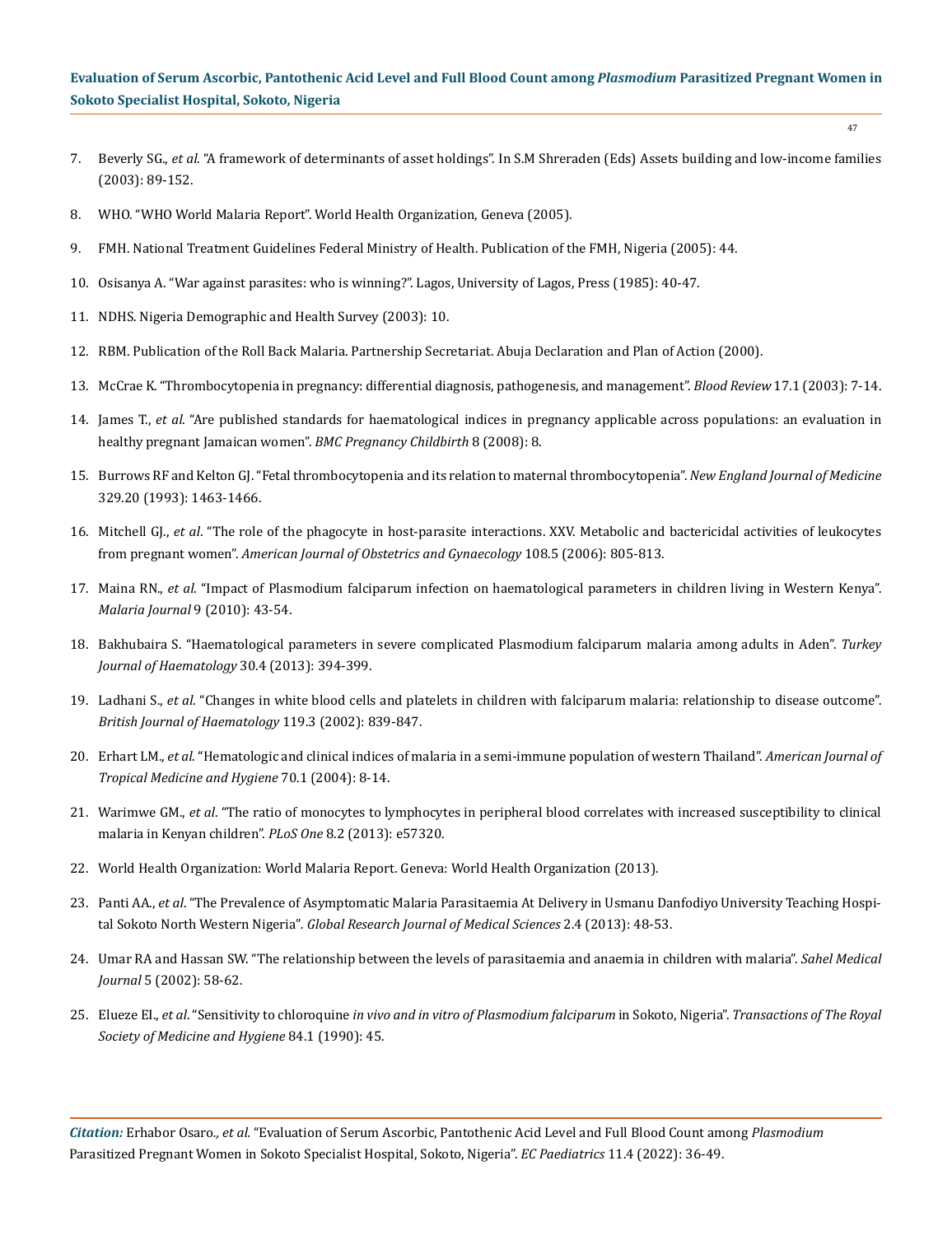- 48
- 26. NPC/FRN. Nigerian Population Commission, Federal Republic of Nigeria. Special FGN Gazette No. 23 on the 2006 Population Census (2007).
- 27. Isah AY., *et al*[. "Prevalence of malaria parasitemia amongst asymptomatic pregnant women attending a Nigerian teaching hospital".](https://pubmed.ncbi.nlm.nih.gov/21691026/)  *[Annals of African Medicine](https://pubmed.ncbi.nlm.nih.gov/21691026/)* 10.2 (2011): 171-174.
- 28. Natelson S. In techniques of clinical chemistry, 3<sup>rd</sup> Edition, Charles C Thomas, Illinois USA (1971): 162-165.
- 29. Saidu AY., *et al*. "Detection of *Plasmodium* [Species among Pregnant Women attending Antenatal Care".](https://www.researchgate.net/publication/305933360_Detection_of_Plasmodium_Species_among_Pregnant_Women_attending_Antenatal_Care) *IOSR Journal of Dental and Medical Science* [14.11 \(2005\): 61-66.](https://www.researchgate.net/publication/305933360_Detection_of_Plasmodium_Species_among_Pregnant_Women_attending_Antenatal_Care)
- 30. Panti AA., *et al*[. "The Prevalence of Asymptomatic Malaria Parasitaemia At Delivery in Usmanu Danfodiyo University Teaching Hospi](https://www.globalresearchjournals.org/journal/grjms/archive/december-2012-vol-2(4)/the-prevalence-of-asymptomatic-malaria-parasitaemia-at-delivery-in-usmanu-danfodiyo-university-teaching-hospital-sokoto-north-western-nigeria)tal Sokoto North Western Nigeria"*[. Global Research Journal of Medical Sciences](https://www.globalresearchjournals.org/journal/grjms/archive/december-2012-vol-2(4)/the-prevalence-of-asymptomatic-malaria-parasitaemia-at-delivery-in-usmanu-danfodiyo-university-teaching-hospital-sokoto-north-western-nigeria)* 2.4 (2013): 48-53.
- 31. Uneke CJ. "Congenital *Plasmodium* [falciparum malaria in sub-Saharan Africa: a rarity or frequent occurrence?"](https://pubmed.ncbi.nlm.nih.gov/17549517/) *Parasitology Research* [101.4 \(2007\): 835-842.](https://pubmed.ncbi.nlm.nih.gov/17549517/)
- 32. Dolo A., *et al*[. "Difference in susceptibility to malaria between two sympatric ethnic groups in Mali".](https://pubmed.ncbi.nlm.nih.gov/15772314/) *American Journal of Tropical [Medicine and Hygiene](https://pubmed.ncbi.nlm.nih.gov/15772314/)* 72.3 (2005): 243-248.
- 33. Elliott SR., *et al*[. "Placental malaria induces variant antibody of the cytophylic subtype immunoglobulin G1 \(IgG1\) and IgG3 that cor](https://pubmed.ncbi.nlm.nih.gov/16113309/)[relate with adhesion inhibitory activity".](https://pubmed.ncbi.nlm.nih.gov/16113309/) *Infection and Immunity* 73.9 (2005): 5903-5907.
- 34. Govella NJ., *et al*[. "Insecticide-treated nets can reduce malaria transmission by mosquitoes which feed outdoors".](https://www.ncbi.nlm.nih.gov/pmc/articles/PMC2829902/) *American Journal of [Tropical Medicine and Hygiene](https://www.ncbi.nlm.nih.gov/pmc/articles/PMC2829902/)* 82.3 (2010): 415-419.
- 35. Kim SW., *et al*[. "Effects of Different Levels of Concentrate in the Diet on Physicochemical Traits of Korean Native Black Goat Meats".](https://www.ncbi.nlm.nih.gov/pmc/articles/PMC4662149/)  *[Korean Journal for Food Science of Animal Resources](https://www.ncbi.nlm.nih.gov/pmc/articles/PMC4662149/)* 34.4 (2014): 457-463.
- 36. Hamidu JL., *et al*[. "Prevalence of protein energy Malnutrition in Maiduguri Nigeria".](https://www.ajol.info/index.php/ajbr/article/view/54039) *African Journal of Biomedical Research* 6.3 (2003): [123-127.](https://www.ajol.info/index.php/ajbr/article/view/54039)
- 37. Udomah Francis., *et al*[. "Haematological Parameters of Malaria Infected Patients in the University of Calabar Teaching Hospital, Cala](https://www.researchgate.net/publication/273295421_Haematological_Parameters_of_Malaria_Infected_Patients_in_the_University_of_Calabar_Teaching_Hospital_Calabar_Nigeria)bar, Nigeria". *[Journal of Hematology and Thromboembolic Diseases](https://www.researchgate.net/publication/273295421_Haematological_Parameters_of_Malaria_Infected_Patients_in_the_University_of_Calabar_Teaching_Hospital_Calabar_Nigeria)* 2 (2014): 6.
- 38. Gill MK., *et al*[. "Thrombocytopenia in malaria and its correlation with different types of malaria".](https://www.researchgate.net/publication/273685978_Thrombocytopenia_in_malaria_and_its_correlation_with_different_types_of_malaria) *Annals of Tropical Medicine and Public Health* [6.2 \(2013\): 197-200.](https://www.researchgate.net/publication/273685978_Thrombocytopenia_in_malaria_and_its_correlation_with_different_types_of_malaria)
- 39. Saravu K., *et al*[. "Thrombocytopenia in vivax and falciparum malaria: an observational study of 131 patients in Karnataka, India".](https://pubmed.ncbi.nlm.nih.gov/22325818/) *An[nals of Tropical Medicine and Parasitology](https://pubmed.ncbi.nlm.nih.gov/22325818/)* 105.8 (2011): 593-598.
- 40. Haruna Muwonge., *et al*[. "How Reliable Are Hematological Parameters in Predicting Uncomplicated](https://pubmed.ncbi.nlm.nih.gov/25285308/) *Plasmodium* falciparum Malaria in an Endemic Region?" *[ISRN Tropical Medicine](https://pubmed.ncbi.nlm.nih.gov/25285308/)* (2013): 673798.
- 41. [Onwukeme KE. "Puerperal haematological indices in the Nigerian".](https://pubmed.ncbi.nlm.nih.gov/1308082/) *African Journal of Medicine and Medical Sciences* 21.2 (1992): 51- [55.](https://pubmed.ncbi.nlm.nih.gov/1308082/)
- 42. [Onwukeme KE and Uguru VE. "Haematological values in pregnancy in Jos".](https://pubmed.ncbi.nlm.nih.gov/2268572/) *West African Journal of Medicine* 9.2 (1990): 70-75.